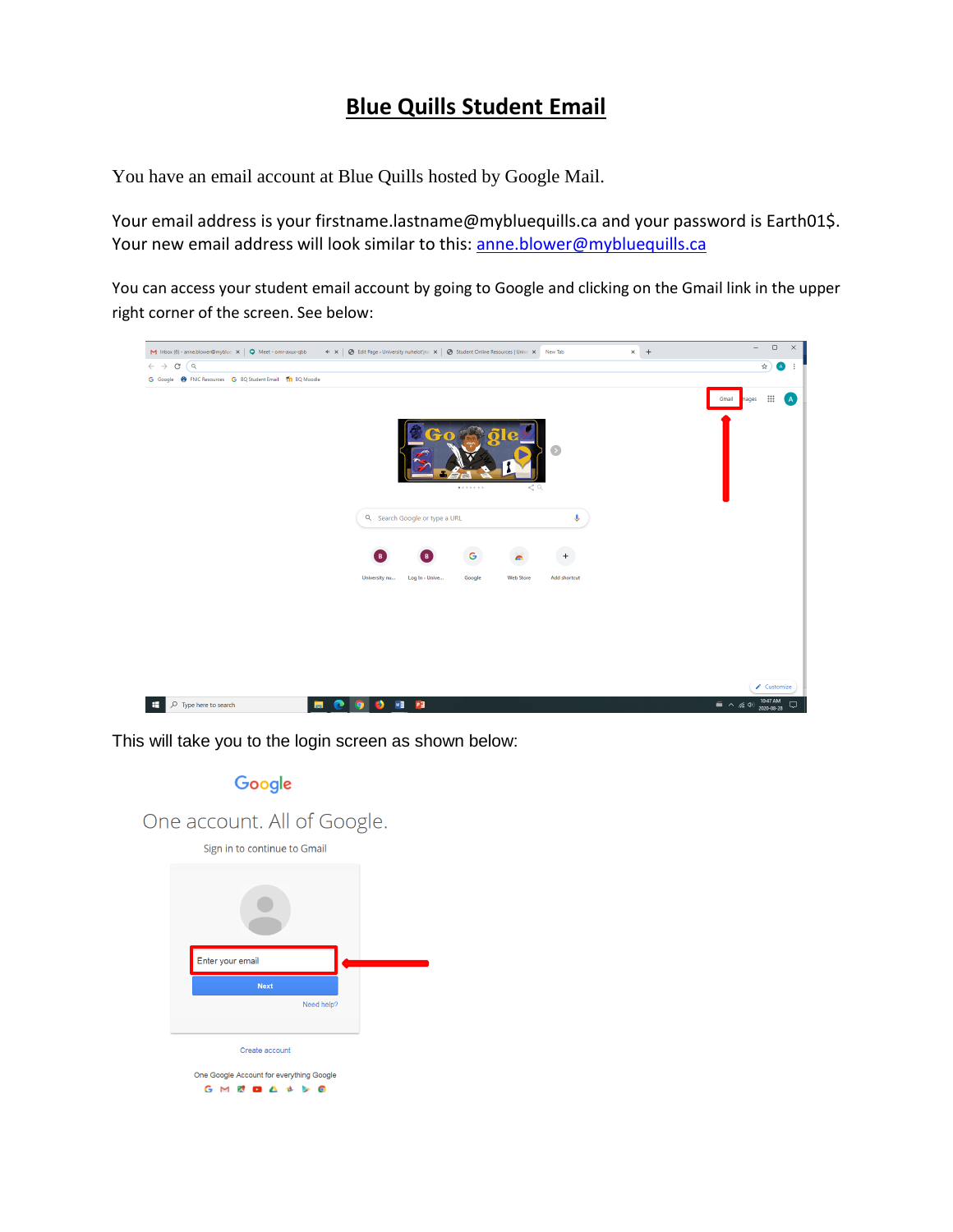### **Enter your email address where it says "Enter your email"**

Your email is address is: [firstname.lastname@mybluequills.ca](mailto:firstname.lastname@mybluequills.ca)

#### **Click on Next**

**\*NOTE:** If someone else has already used gmail on the same computer, click **"use another account"**



then you will be able to enter your email address and click next.

After you enter your email address and click on next you will see the following screen:



**Click where it says Password**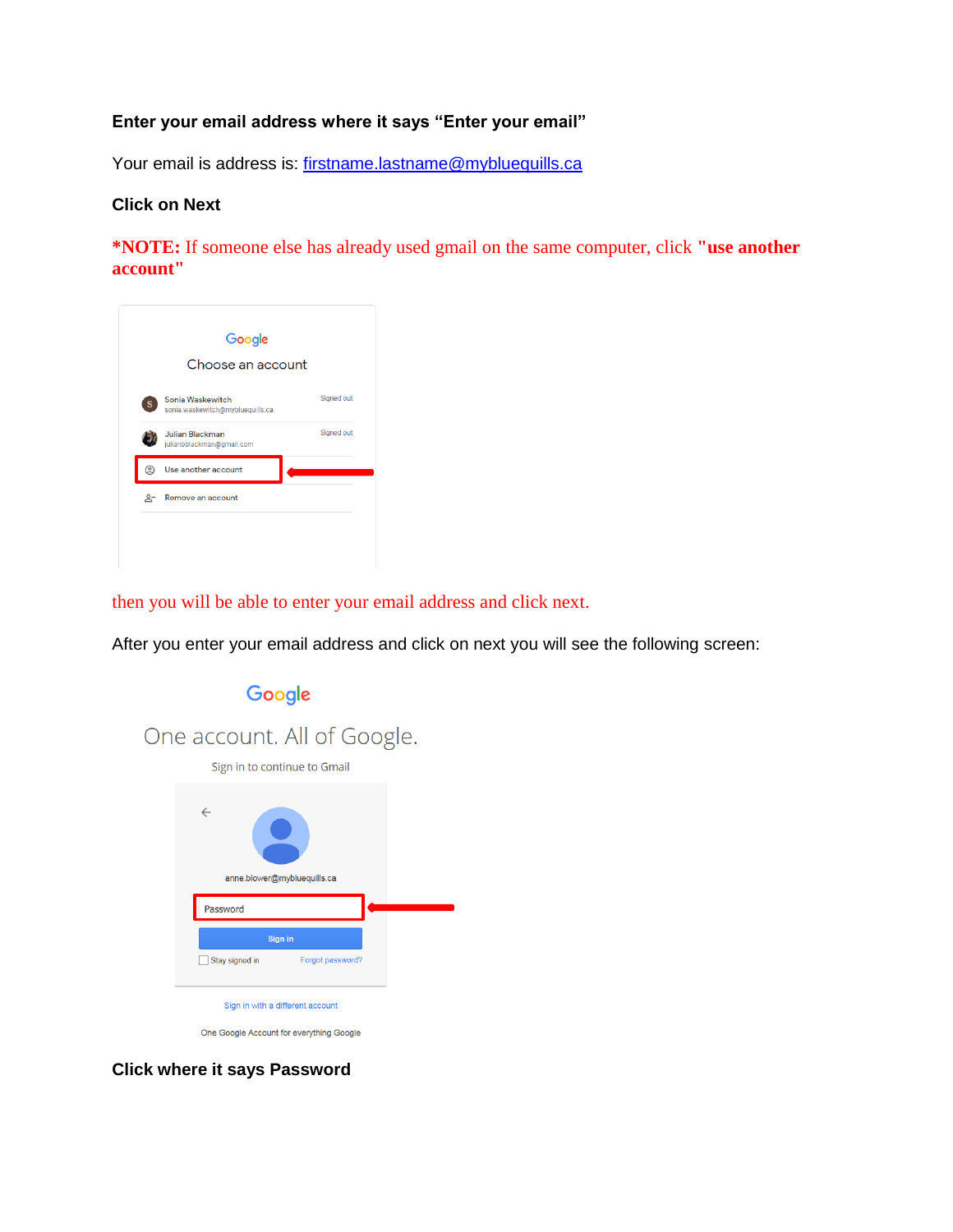Your password is Earth01\$

#### **Enter Earth01\$ and click on Sign in**

You will see the following screen:



In order to use your email account you need to **click on the "Accept" button**. You are agreeing to the Google Terms of Service.

# **If you have any questions or need help accessing your Blue Quills student email please contact your instructor or Student Services.**

Please remember to Sign out of your gmail if you are using a computer that you are sharing with others. To Sign out click on the circle with your initial in the upper right corner of the screen and then click on Sign out in the drop down list. See below: